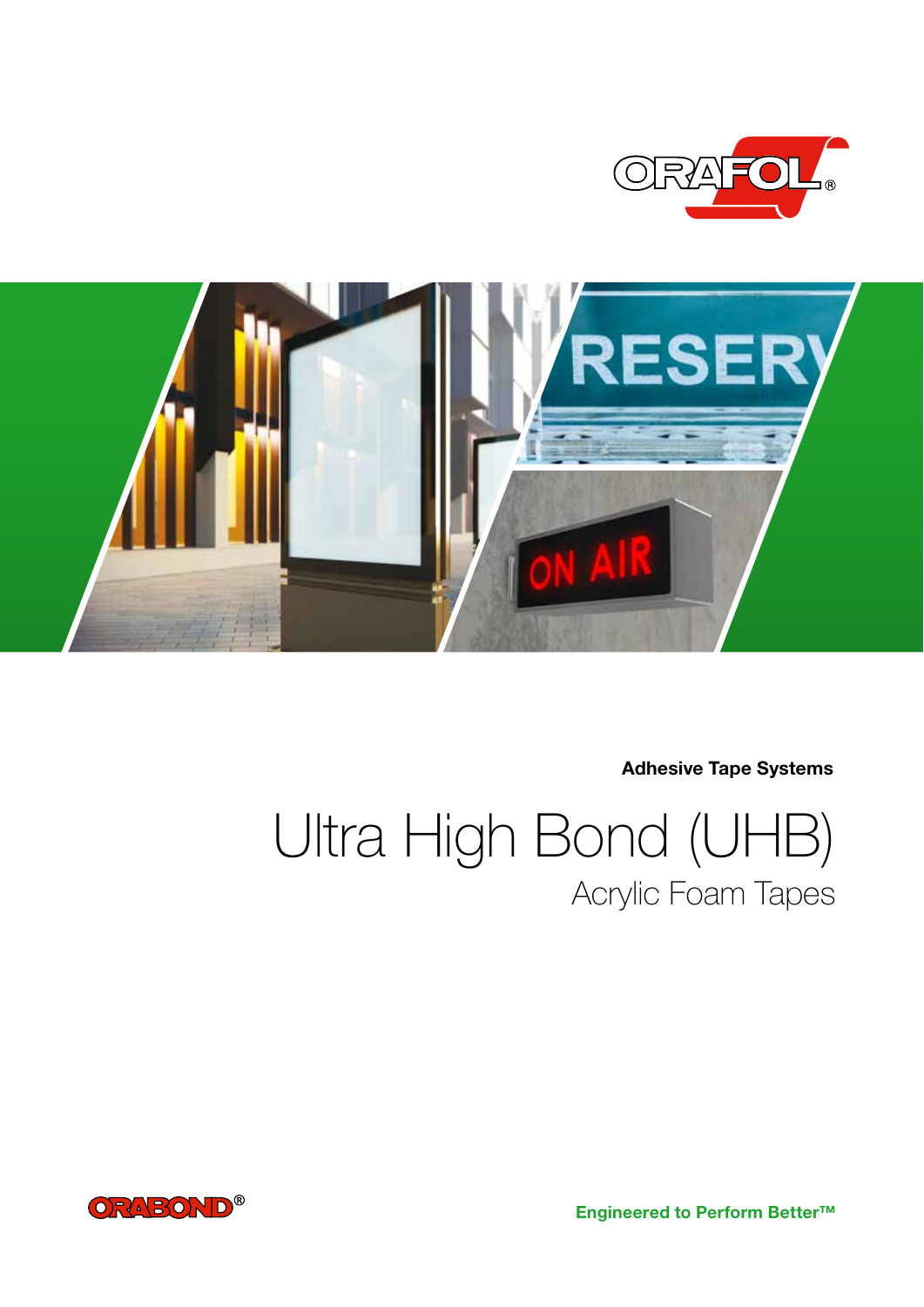

## ORABOND® UHB - (Ultra High Bond) High-performance bonding solutions

The high-performance ORABOND® UHB - (Ultra High Bond) acrylic tapes are the latest addition to ORAFOL's doublesided adhesive tape portfolio.

The UHB-Range is currently available in white, grey and clear, as well as in various standard sizes.



The viscoelastic acrylic (foam) core of these products is designed to offer best results for highly demanding, permanent bonding applications on most surfaces.

Thanks to their viscous (flow) properties, the ORABOND® UHB Tapes mould perfectly even to rough and structured surfaces. Thus, they reach very strong and load-bearing adhesion levels, whilst at the same time protecting the surface against external agents, e.g. humidity.

The elastic qualities of the ORABOND® UHB Tapes enhance the inner strength of the tapes, allowing a high absorption capacity of dynamic forces, e.g. shock and impact.





an Chan de

**HOLD** 





Signs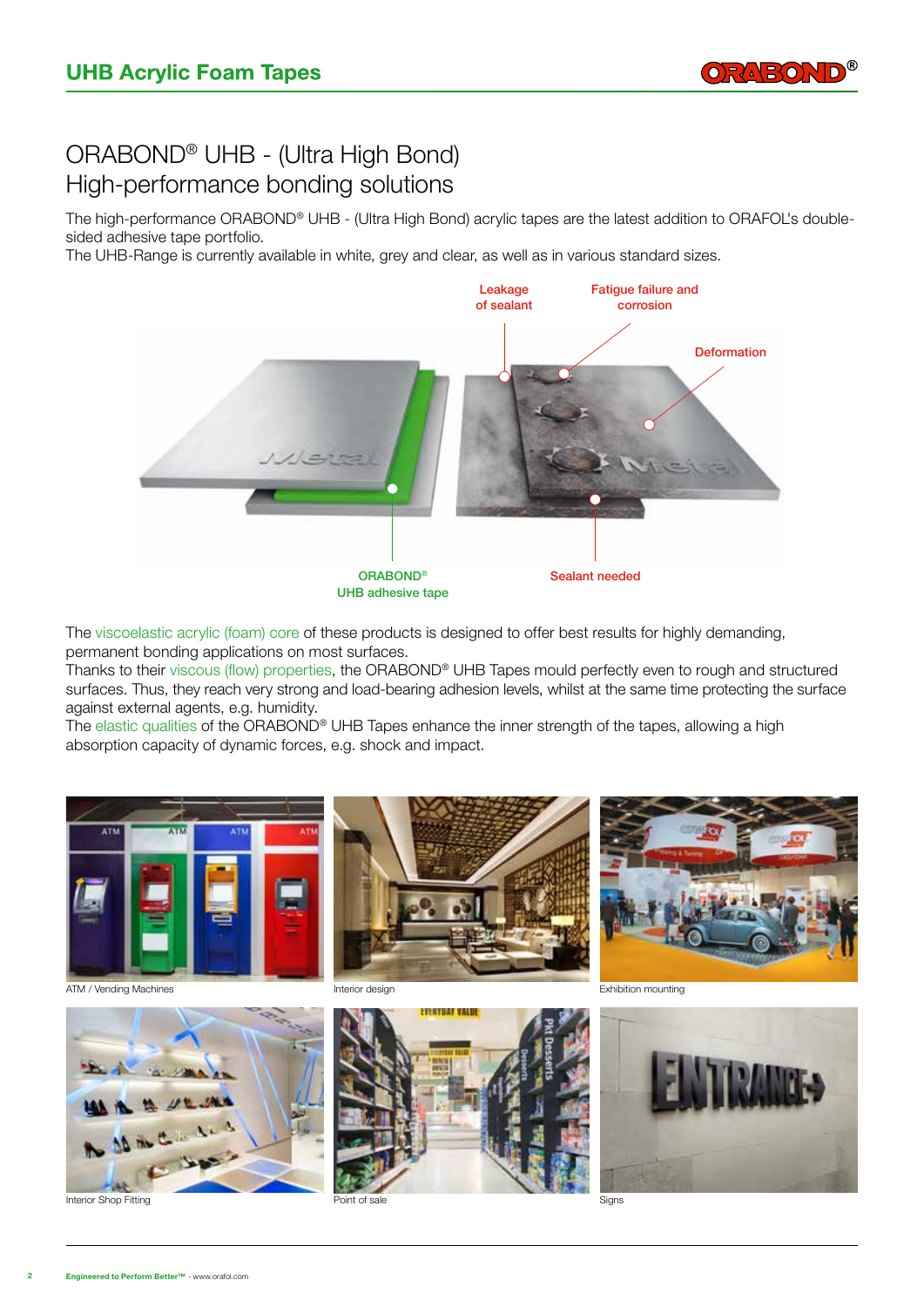



## Product overview

|                              | <b>UHB03025T</b>                            | <b>UHB03050T</b>                                                               | <b>UHB03100T</b>                                           | <b>UHB03064W</b> | <b>UHB03110W</b> |  |  |  |
|------------------------------|---------------------------------------------|--------------------------------------------------------------------------------|------------------------------------------------------------|------------------|------------------|--|--|--|
| Colour                       | Transparent                                 | Transparent                                                                    | Transparent                                                | White            | White            |  |  |  |
| <b>Thickness</b>             | $0.25$ mm                                   | $0.50$ mm                                                                      | 1.00 mm                                                    | $0.64$ mm        | 1,10 mm          |  |  |  |
| Liner                        | red PE-Film with white ORAFOL Logo (130 µm) |                                                                                |                                                            |                  |                  |  |  |  |
| Density [g/cm <sup>3</sup> ] | 1,00                                        | 00, ا                                                                          | 1,00                                                       | 0,85             | 0,85             |  |  |  |
| Standard roll width          | 12 mm / 19 mm / 25 mm                       |                                                                                |                                                            |                  |                  |  |  |  |
| Standard roll length         | 33 m                                        |                                                                                |                                                            |                  |                  |  |  |  |
| Key properties               |                                             | High-strength bonding of transparent materials<br>needing an "invisible" joint | High performance bonding and<br>mounting of light surfaces |                  |                  |  |  |  |

|                              | <b>UHB03080G</b>                            | <b>UHB03110G</b>                                          | <b>UHB 04064G</b>                                                                     | <b>UHB 04150G</b> | <b>UHB 04200G</b> |  |  |  |
|------------------------------|---------------------------------------------|-----------------------------------------------------------|---------------------------------------------------------------------------------------|-------------------|-------------------|--|--|--|
| Colour                       | Grey                                        | Grey                                                      | Grey                                                                                  | Grey              | Grey              |  |  |  |
| <b>Thickness</b>             | $0.80$ mm                                   | 1.10 mm                                                   | $0.64$ mm                                                                             | $1.50$ mm         | 2,00 mm           |  |  |  |
| Liner                        | red PE-Film with white ORAFOL Logo (130 µm) |                                                           |                                                                                       |                   |                   |  |  |  |
| Density [g/cm <sup>3</sup> ] | 0.85                                        | 0.85                                                      | 0,78                                                                                  | 0.78              | 0,78              |  |  |  |
| Standard roll width          | 12 mm / 19 mm / 25 mm                       |                                                           |                                                                                       |                   |                   |  |  |  |
| Standard roll length         | 33 <sub>m</sub>                             |                                                           |                                                                                       | 25 <sub>m</sub>   | 16.5 m            |  |  |  |
| Key properties               |                                             | High performance bonding and<br>mounting of dark surfaces | High performance bonding and mounting of dark surfaces<br>with a lower product weight |                   |                   |  |  |  |

\* Possible roll widths from 3mm depending on series. Contact ORAFOL for further information.

## UHB-Primer

The ORABOND® UHBPrimerA & B are versatile adhesion promoters enhancing adhesive power of ORABOND® UHB foam tapes and other ORABOND® products especially on difficult-to-bond elastomers. ORABOND® UHBPrimerB additionally contains a UV-marker.



ORABOND® UHBPrimerA Product no. 351009018

ORABOND® UHBPrimerB Product no. 351009028